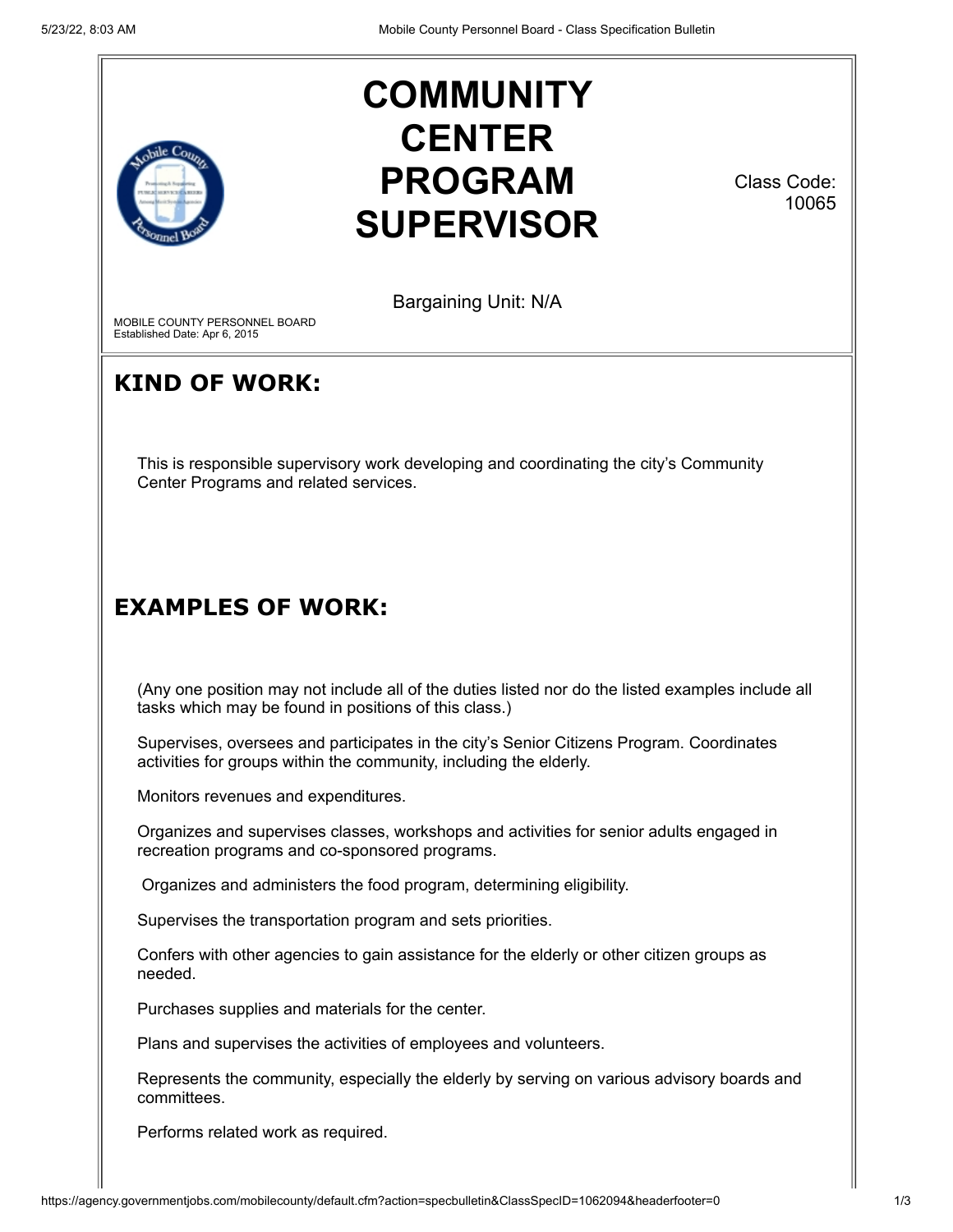#### **MINIMUM QUALIFICATION REQUIREMENTS:**

Graduation from a standard senior high school, or the successful completion of the General Educational Development (GED) test, and a minimum of one year experience working as a lead worker or equivalent with senior citizens or other special populations; or a combination of education and experience equivalent to these requirements.

#### **ESSENTIAL REQUIREMENTS OF THE WORK:**

Good knowledge of Federal, State and local assistance programs available to the elderly.

Ability to effectively relate to the needs of citizens of all ages.

Ability to keep routine records and prepare reports in accordance with funding requirements.

Ability to coordinate activities with other agencies providing related services.

Ability to plan and supervise the work of others.

Ability to establish and maintain effective working relationships with related agencies, local businesses and the general public.

#### **PHYSICAL REQUIREMENTS**:

Ability to exert physical effort in sedentary to light work, which includes frequent walking, stooping, prolonged sitting.

Ability to occasionally lift objects weighing up to 40lbs.

Ability to safely operate a motor vehicle.

#### **SPECIAL REQUIREMENT:**

Must possess a valid driver's license from state of residence.